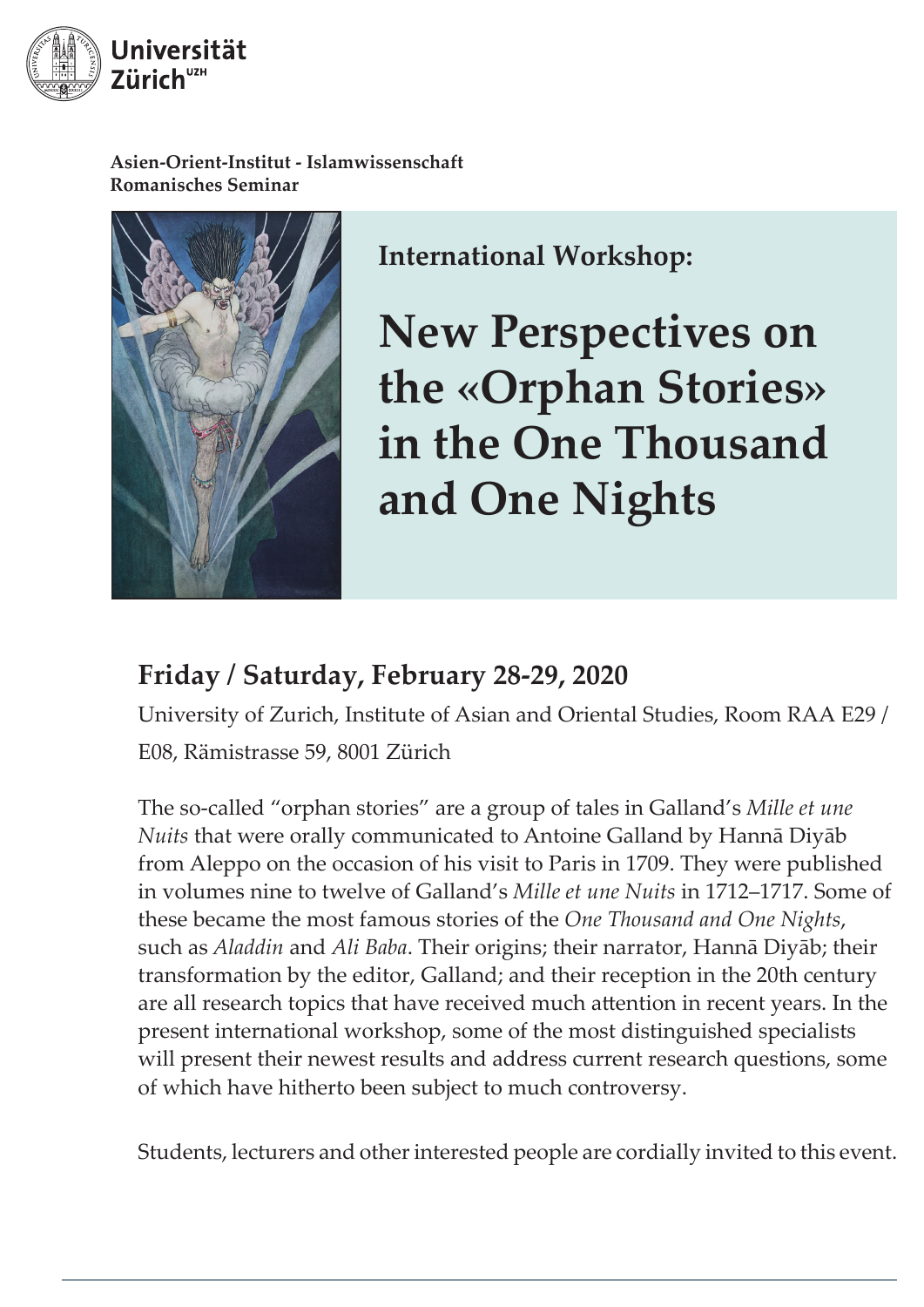

**Asien-Orient-Institut - Islamwissenschaft Romanisches Seminar**

**International Workshop**

# **New Perspectives on the "Orphan Stories" in the One Thousand and One Nights**

### **Program**

**Friday, February 28, 2020, Room RAA E-29**

9:00 Opening

- 9:15 Ch. Vogel (Zurich, UZH): *Le conte comme médiateur au tournant des 17e et 18e siècles en France*
- 10:00 R. Bottigheimer (Stony Brook University, N.Y.): *Applying Forensic Reading to Hannā Diyāb's Orphan Tales*

10:45 Break

11:15 P. Horta (Abu Dhabi, NYU): *Books of Travel: Paul Lucas and Hannā Diyāb*

12:00 J. Stephan (FU Berlin):

*Hannā Diyāb's Storytelling and 18th-Century Written Culture*

 $12.45$  Break

14:15 A. A. Razzaque (University of Cambridge): *Multivolume Nights: Serial Narrative and the First Edition of Galland›s Aladdin*

15:00 I. Akel (Paris, INALCO):

*Aladin et la lampe merveilleuse: nouvelles sources manuscrites*

15:45 Break

16:15 J. Thomann (Zurich, UZH):

 *The Orphan Stories in the Arabic Narrative Tradition and Beyond: Variants of Types and Motifs*

17:00 O. Serbaeva (Zurich, UZH)/J. Thomann (Zurich, UZH):

 *A Possible Origin of the "Sesame Open"-Motif and its Later Transformations* 17:30 End